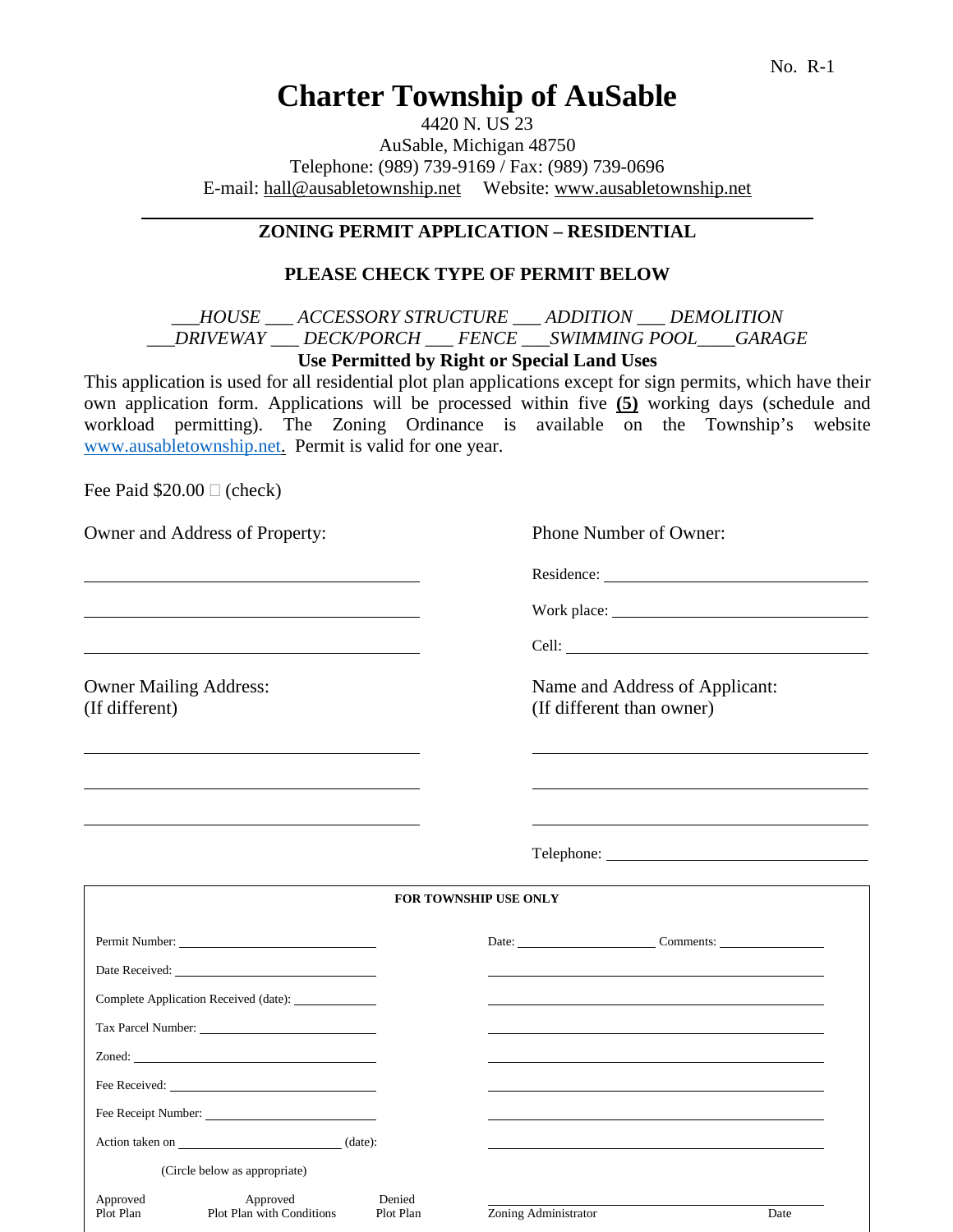# **ZONING PERMIT APPLICATION – RESIDENTIAL**

### **Requirements:**

- □ Complete all application sections including Plot Plan Drawing.
- □ Signature in all designated locations.
- $\Box$  Owner's signature when the applicant is not the owner, is required.
- **D** Property staking completed.
- $\Box$  Finished side of your fence must face the neighbor's and/or the street.

#### **Application Activity** (Check all that apply)

| New Home                  | Deck/Porch           |  |
|---------------------------|----------------------|--|
| Addition to:              | Demolition           |  |
| Shed (max. $200$ sq. ft.) | Fence: Type:         |  |
| Pole Barn<br>Garage       | <b>Swimming Pool</b> |  |

#### **Additional Submittals** (If Applicable)

- □ Sanitary sewer or septic approval
	- Either a copy of the approved septic permit from the District Health Department or a copy of the hook-up fee receipt to Township sewer service.
- □ Water supply approval
	- Either a copy of the approved form to construct a well from the District Health Department or a copy of the hook-up fee receipt to Township water service.
- A complete set of drawings and plans for proposed new construction.
- DEQ Permit (if applicable)
- For driveways a County Road Commission permit or MDOT for US 23

#### **Application Information**

Structure(s) must be of similar quality with principal dwelling (color, siding type, roof color, etc.)

Structure #1, consisting of

| feet from front lot line<br>feet from rear lot line<br>square feet of gross floor area<br>feet in length | feet from left side lot line<br>feet from right side of lot line<br>feet in height<br>feet in width | stories<br>roof pitch |  |  |  |  |  |
|----------------------------------------------------------------------------------------------------------|-----------------------------------------------------------------------------------------------------|-----------------------|--|--|--|--|--|
| Structure $#2$ , consisting of                                                                           |                                                                                                     |                       |  |  |  |  |  |
| feet from front lot line<br>feet from rear lot line<br>square feet of gross floor area<br>feet in length | feet from left side lot line<br>feet from right side of lot line<br>feet in height<br>feet in width | stories<br>roof pitch |  |  |  |  |  |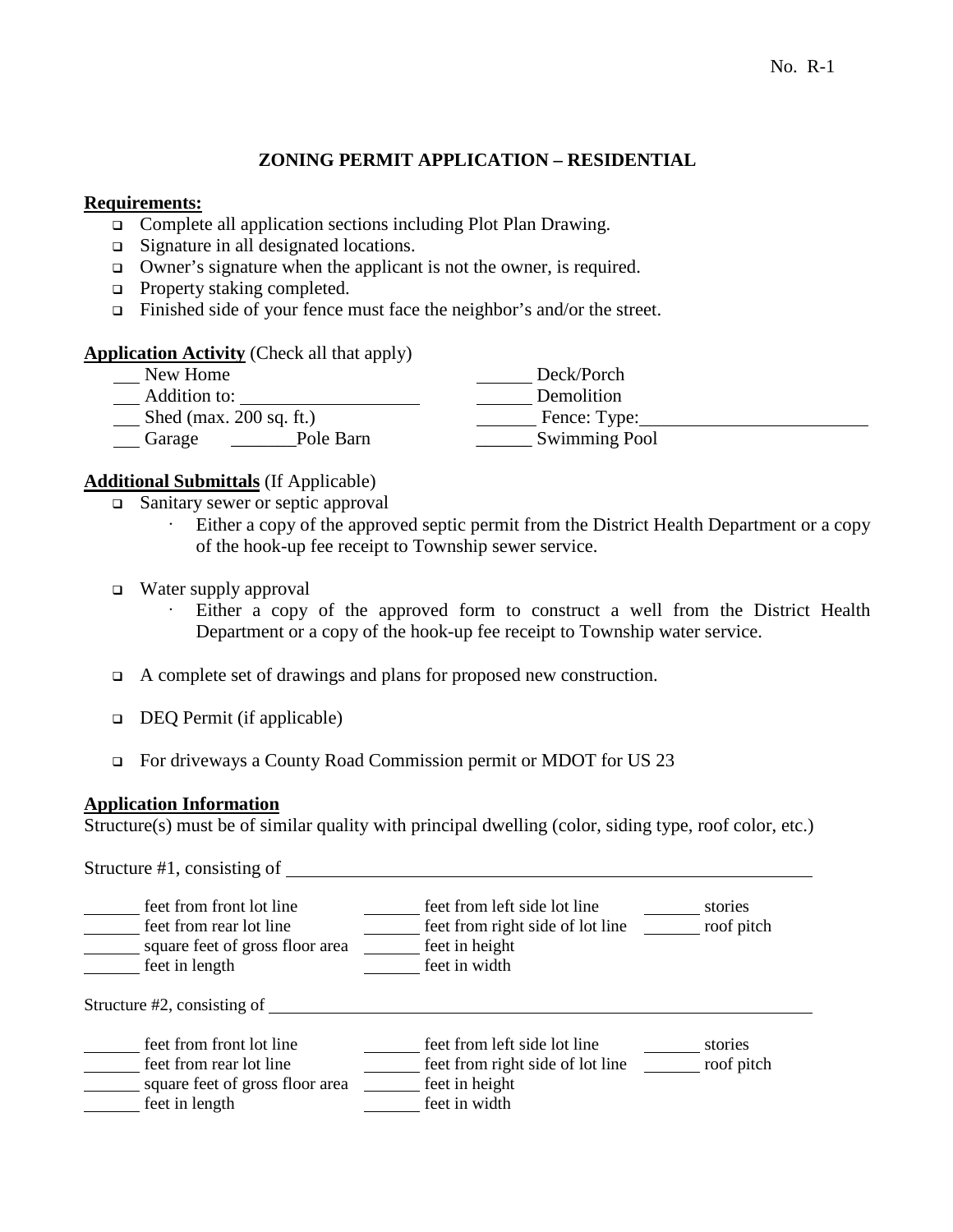### **PART 5: AFFIDAVIT**

I (we) the undersigned affirm that the foregoing answers, statements, and information are in all respects true and correct to the best of my (our) knowledge and belief. I (we) the undersigned understand that the approval applied for, if granted is issued on the representations made herein and that any permit subsequently issued may be revoked because of any breach of representations or conditions, or because of the lack of continued conformance with zoning ordinance. Permits are valid for one (1) year from the date of issuance.

Applicant signature(s) Date

Property Owner's signature(s) Date (if different than applicant)